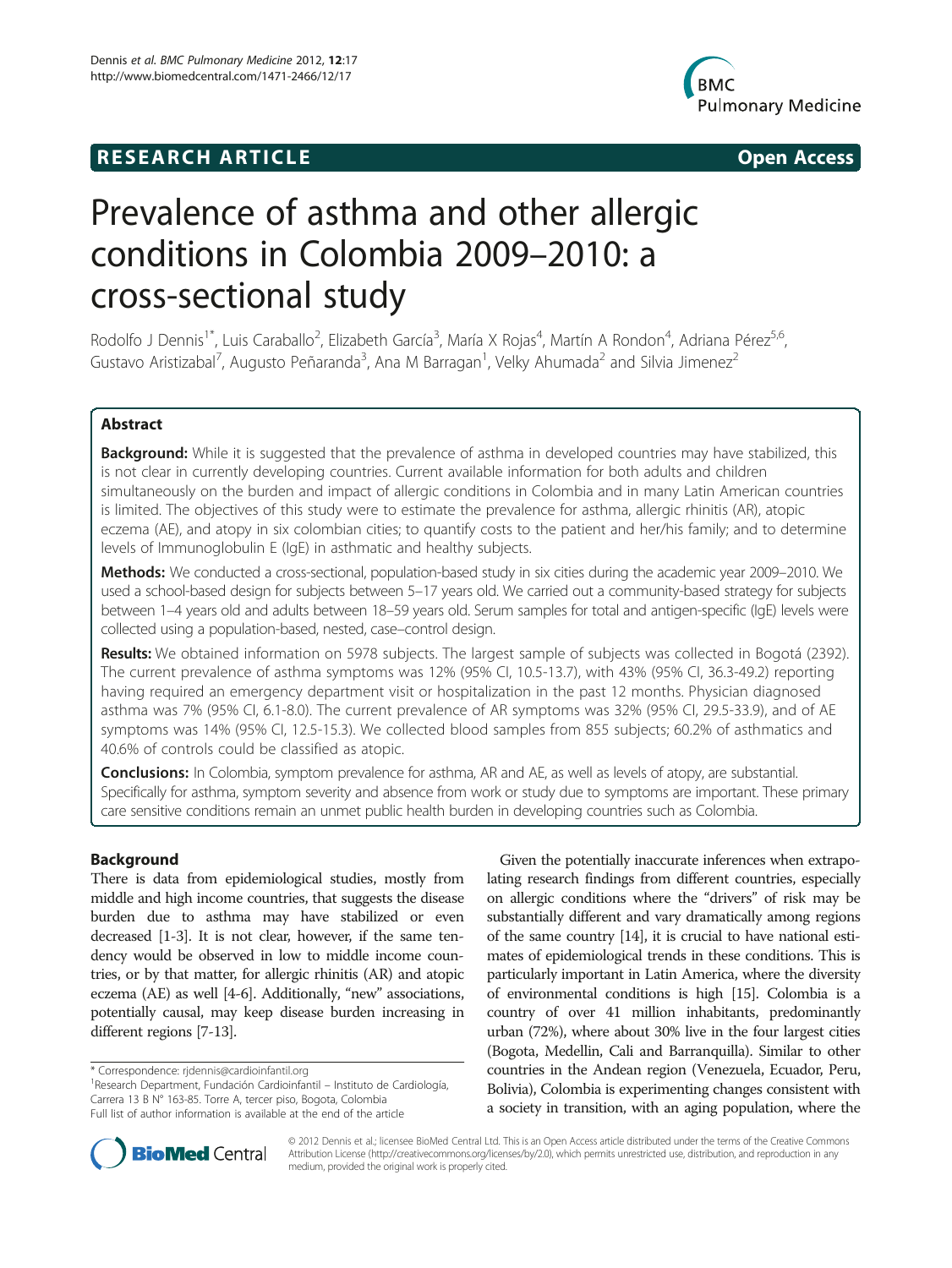main causes for death are chronic diseases. Colombia´s GIP, life expectancy, mortality rates and other basic health indicators are closer to those of Peru and Ecuador [\[16](#page-7-0)].

For Colombia, while previous research on asthma and other allergic conditions can serve as a good base for comparisons [\[5,6,17-19\]](#page-7-0), there is limited information available for both adults and children simultaneously on the current burden and impact of allergic conditions. This is the case as well for many Latin American countries, and certainly for those in the Andean and Caribbean regions.

The objectives of this study were to estimate the current prevalence of asthma, AR, AE and atopy in six colombian cities; to quantify costs to the patient and her/his family; and to determine levels of Immunoglobulin E (IgE) in asthmatic and healthy subjects.

## Methods

#### Study design

We conducted a cross-sectional, population-based survey with an ancillary nested case–control study, in six Colombian cities: Barranquilla, Bogotá, Bucaramanga, Cali, Medellin, and San Andrés Island. Inclusion criteria were men or women aged 1–59 years old. Exclusion criteria included: (i) people confined in acute care hospitals or institutions for the chronically ill or for the disabled at the time of the study, and (ii) people with an altered mental state, dementia, or mentally challenged, because of the difficulty in collecting and assuring validity of information. The protocol was approved by the Clinical Research Ethics Committee at Fundación Cardioinfantil-Instituto de Cardiología in Bogotá, Colombia (IORG0006438).

#### Sampling frame and sampling strategy

The sampling strategy differed based on subject age. First, we used a school-based design with a multistage cluster sampling to select children and adolescents (5– 17 years old) that included representative samples from both private and public schools. The 2007 Colombian census was used as the sampling frame for randomization [[20\]](#page-7-0). Since enrollment information was not available from all schools, two multistage probabilistic sampling strategies were implemented. For those schools with enrollment information, a probability proportional to size without replacement was implemented using enrollment for the cumulative total method [[21\]](#page-7-0), within city strata, school type (private or public), and education level. For those schools without enrollment information, multistage probabilistic sampling was carried out using simple random selection within strata of city, school type and education level. Within a school, a grade level was randomly selected and then one class group was randomly selected. All children and adolescents within the selected class group were invited to participate. A self-administered

questionnaire was given to adolescents (13–17 years old) at their school. Parents of children (5–12 years old) were interviewed at home by study personnel.

Second, we carried out a community-based strategy to select subjects 1–4 and 18–59 years old. The homes of the randomly selected children and adolescent from the school-based design were considered "index" dwellings. We used a systematic approach to select eligible and consenting neighboring households close to the "index" dwelling. We contacted different households as necessary to include about four randomly selected subjects, each one from different households, for each "index" dwelling.

Third, we implemented a nested, case–control design based on asthma symptoms within this populationbased study to assess the frequency of atopy. We defined a "case" as any subjects who answered yes to having asthma symptoms and a "control" as any subject who (i) reported not having had symptoms of asthma, allergic rhinitis, or atopic eczema in the last year; and (ii) reported no previous medical diagnosis of asthma, allergic rhinitis or atopic eczema. Additional consent to donate a blood sample of 3–10 mL was asked to all identified cases and controls. Cases and controls were frequency-matched by age group, gender, and city.

## Sample size

Sample size calculations were based on the Colombian population estimated from the 2005 national census and the estimated prevalence for each of the three diseases in a previous study in Colombia [[17\]](#page-7-0). A sampling error between 1%-2% and a type I error of 0.05 was used. We estimated that 6,000 subjects proportionally allocated by population number in all six cities could give sufficient precision for nationwide estimates. Similarly, it was calculated that close to 10% of the surveyed subjects would be eligible for blood sampling for allergen-specific IgE antibody (sIgE) testing and total IgE (tIgE) determination [[17\]](#page-7-0).

#### Questionnaire and data collection

Data collection took place during the academic year 2009–2010. The questionnaires were similar to those in a previous study [[17\]](#page-7-0). Questions used were originally developed and validated by the International Study of Asthma and Allergy in Children initiative (ISAAC) [\[22](#page-7-0)]. We included a "does not know/does not respond" option in the questionnaire, and assumed for analysis as a "NO" answer. The calculations provided in the text and in the tables include this proportion of responses in the denominator of all prevalence estimates.

We added questions on absenteeism from school or work, health care consultants, and out-of-pocket costs.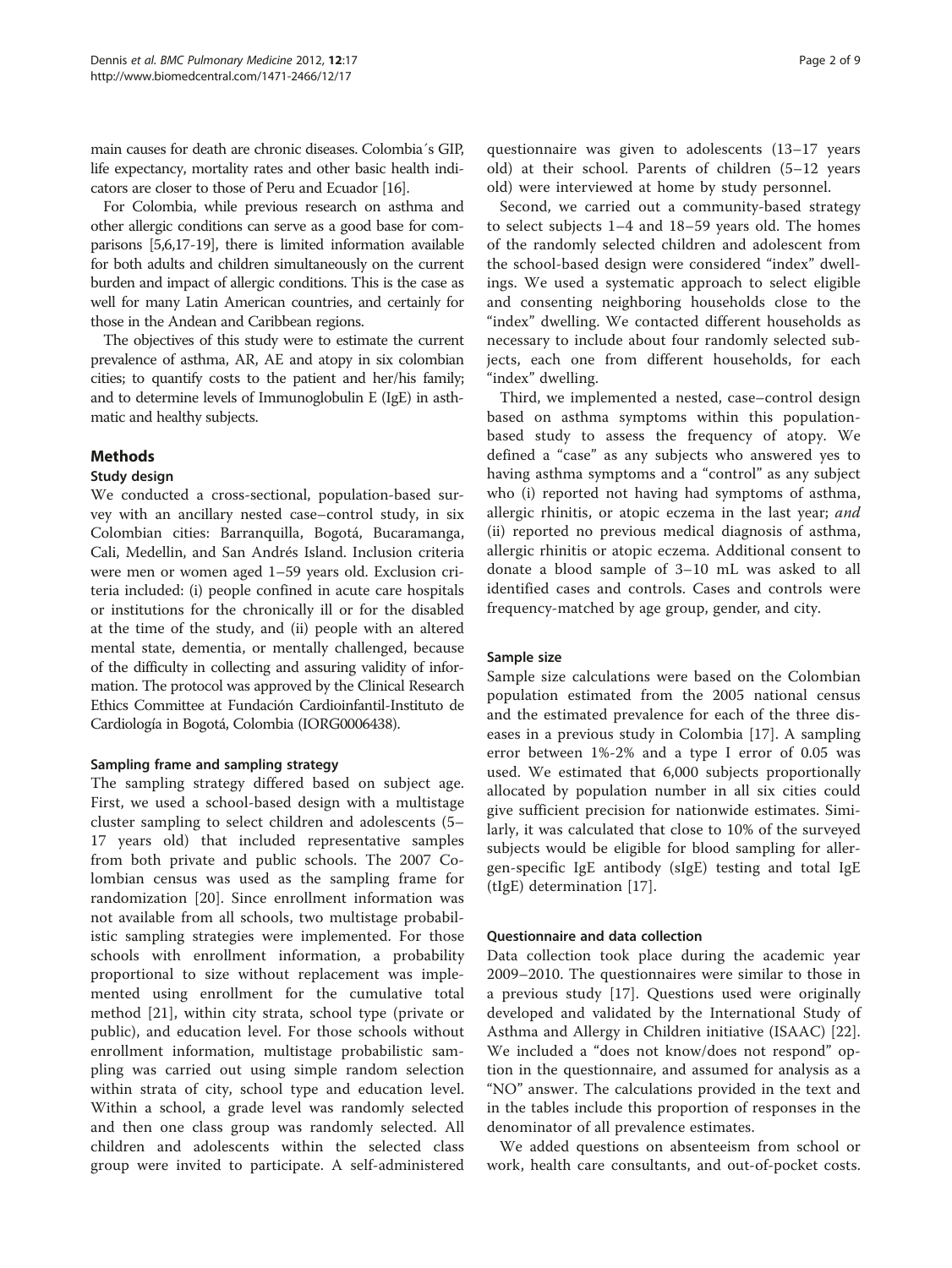The definitions for current and past disease symptoms used for prevalence estimations were the following:

Asthma symptoms in the last year: Have you (or your child) had wheezing, or whistling in the chest in the past 12 months?

Past (lifetime) asthma symptoms: Have you (or your child) ever had wheezing or whistling in the chest at any time in the past?

Allergic rhinitis symptoms in the last year: In the past 12 months, have you (or your child) had a problem with sneezing or a running or blocked nose, when you (or your child) DID NOT have a cold or the flu?"

Past (lifetime) allergic rhinitis symptoms: Have you (or your child) ever had a problem with sneezing or a running or blocked nose, when you (or your child) DID NOT have a cold or the flu?"

Atopic eczema symptoms in the last year: "Have you (or your child) had this itchy rash at any time in the past 12 months?" and answered positively to the question, "Has this itchy rash at any time affected any of the following places: the folds of the elbows, behind the knees, in front of the ankles, under the buttocks, or around the neck, ears or eyes?". These questions were preceded by: "Have you (have your child) ever had a skin rash which was coming and going for at least six months?

Past (lifetime) atopic eczema symptoms: Have you (have your child) ever had a skin rash which was coming and going for at least six months?

The definitions for disease severity and previous medical diagnosis of the three conditions were identical to those previously used in other ISAAC studies and can be found at [http://isaac.auckland.ac.nz/resources/](http://isaac.auckland.ac.nz/resources/tools.php?menu=tools1) [tools.php?menu=tools1](http://isaac.auckland.ac.nz/resources/tools.php?menu=tools1).

## Immunoglobulin E (IgE) analysis

Serum samples were shipped following cold-chain standards to the Institute for Immunological Research at the University of Cartagena where all laboratory analyses took place. For each sample, total IgE (tIgE) and allergen-specific IgE antibody (sIgE) assays against Dermatophagoides pteronyssinus and Blomia tropicalis were performed using ImmunoCap system (Phadia) and following the technical instructions of the manufacturer. Atopy was defined as (i) tIgE levels greater than 100 kU/l or (ii) sIgE to Blomia tropicalis or Dermatophagoides pteronyssinus equal or greater than 0.35 kUA/l.

#### Statistical analysis

Statistical analyses were carried out at the Pontificia Universidad Javeriana in Bogotá and at the University of Texas Health Science Center at Houston. For the random sampling, weights (the inverse of the selection probability of each observation) were calculated to account for differential inclusion probabilities due to the complex design; for this, information was obtained on the number of enrolled students during the 2009–2010 academic years in combination with the Colombian census bureau projections for year 2009. For the total sample, in addition to the previous weights, post-stratification weight adjustments were calculated to ensure that city, age, and gender composition in the sample was the same as in the sampling frame and census projections. Prevalence estimates are adjusted by city, age and gender. All the analyses took the form of weighted statistics with their 95% confidence intervals using the Taylor series linearization method for variance estimation [\[23](#page-7-0)]. Weighted percentages are reported for categorical variables. For continuous variables, weighted medians and interquartile range are reported. The Wilcoxon rank-sum test and chi-square statistics were used for statistical inference in the nested case–control study.

# Results

We obtained information on 5978 subjects (Table [1](#page-3-0)). In the school-based phase, 40.9% of schools, randomly selected, participated. In the community-based phase, participation ranged from 40%-70% between cities. In the nested case–control study, 53.4% of eligible case and 15.5% of eligible controls participated. The frequency of the"does not know/does not respond" option varied, but was below 3% for all questions in the questionnaire.

## Asthma

The current prevalence of asthma symptoms varied between cities and by age group, but tended to be similar between genders (Table [2\)](#page-3-0). Overall, the prevalence was 12% (95% CI, 10.5-13.7). Variations by city and age group, but not by sex, were also found for the lifetime accumulated prevalence of asthma symptoms (Table [3](#page-3-0)); the overall lifetime accumulated prevalence of asthma symptoms was 23% (95% CI, 21.1-24.8). The overall prevalence of physician-diagnosed asthma (Table [4\)](#page-3-0) was much lower than symptom-based prevalence (7%; 95% CI, 6.1-8.0). Disease severity was high among those reporting asthma symptoms in the past 12 months; the prevalence reporting night awakenings due to symptoms was 58% (95% CI, 50.3-65.3), out of which 29% (95% CI, 23.7-34.3) reported symptoms 1–3 nights per week in the previous 12 months. Additionally, 43% (95% CI, 36.3-49.2) of subjects with reported asthma symptoms also reported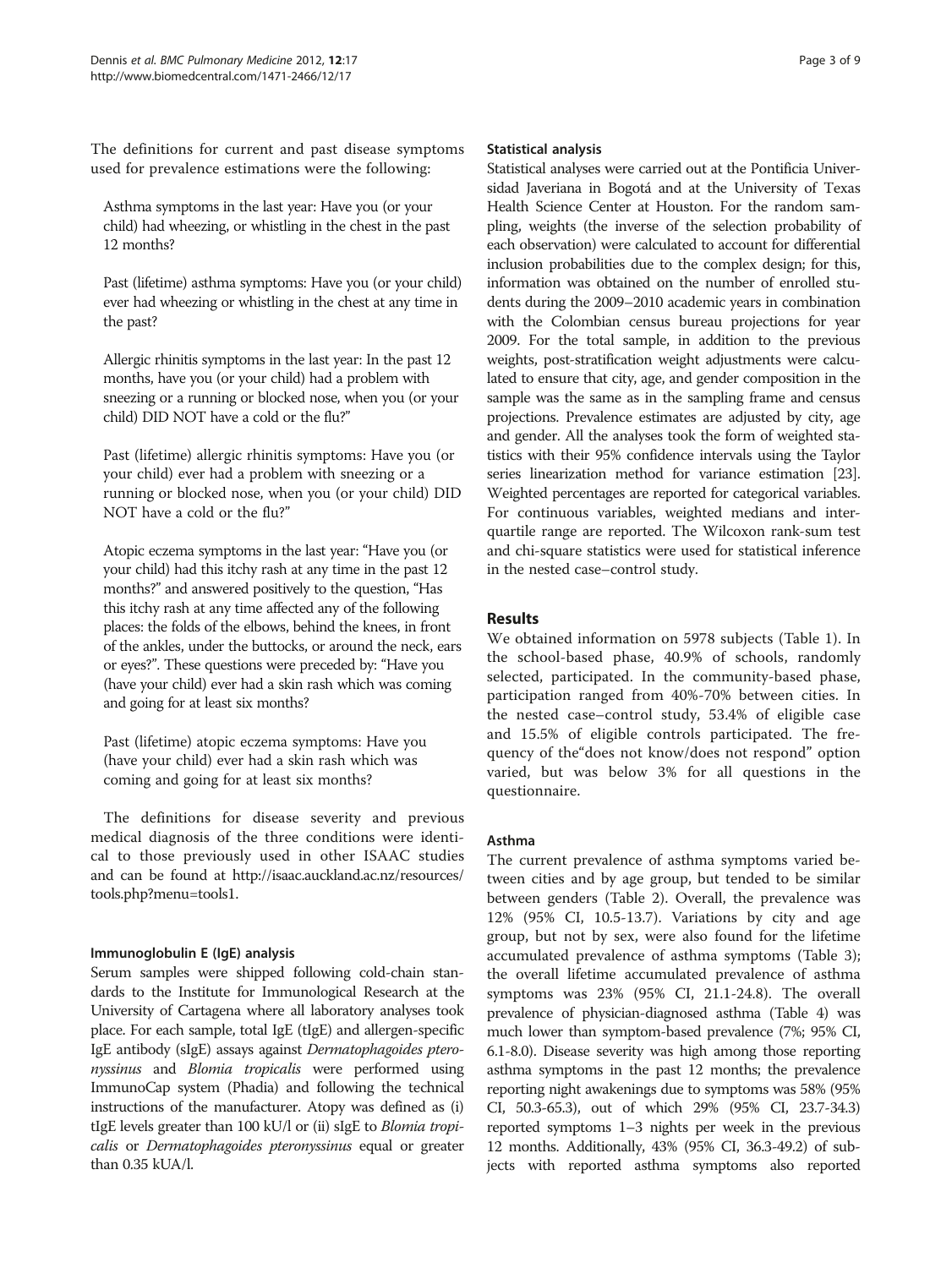<span id="page-3-0"></span>Table 1 Distribution of Subjects According to Sex, Age, Education and City in Colombia (2009–2010, n = 5978)

| Variable           | No.  | $\%$ <sup>a</sup> | 95% Clb |       |
|--------------------|------|-------------------|---------|-------|
| Gender             |      |                   |         |       |
| Male               | 2370 | 48.52             | 46.45   | 50.60 |
| Female             | 3608 | 51.48             | 49.40   | 53.55 |
| Age, yr            |      |                   |         |       |
| $1 - 4$            | 466  | 7.09              | 6.76    | 7.43  |
| $5 - 17$           | 1486 | 24.83             | 22.56   | 27.10 |
| $18 - 59$          | 4026 | 68.08             | 66.01   | 70.15 |
| Education          |      |                   |         |       |
| None               | 29   | 0.65              | 0.40    | 0.90  |
| Elementary School  | 3582 | 55.96             | 53.99   | 57.92 |
| Middle/High School | 1515 | 29.07             | 27.12   | 31.02 |
| Associate Degree   | 290  | 5.74              | 5.05    | 6.43  |
| College            | 361  | 7.92              | 7.08    | 8.76  |
| Other <sup>c</sup> | 26   | 0.56              | 0.33    | 0.78  |
| Missing            | 5    | 0.11              | 0.01    | 0.21  |
| City               |      |                   |         |       |
| Barranquilla       | 700  | 8.72              | 7.98    | 9.46  |
| Bogotá             | 2392 | 54.00             | 52.00   | 56.00 |
| Cali               | 1021 | 16.32             | 15.15   | 17.49 |
| Bucaramanga        | 453  | 3.81              | 3.34    | 4.29  |
| San Andrés         | 401  | 0.51              | 0.45    | 0.58  |
| Medellín           | 1011 | 16.63             | 15.13   | 18.13 |

 $\frac{a}{b}$  Weighted Percentage (city, age and gender distribution of the general population).  $\frac{b}{c}$  CI: Confidence Interval.

<sup>c</sup> Other: Doctorate, Masters, Police Academy, Art School, Security Training, Technician, etc.

Table 2 Prevalence of Asthma Symptoms in the Last Year According to Age, Sex and City in Colombia (2009 – 2010,  $n = 5978$ 

| Variable             | No.  | Yes | $%$ <sup>a</sup> | 95% Clb |       |
|----------------------|------|-----|------------------|---------|-------|
| Age, yr              |      |     |                  |         |       |
| 1 - 4                | 466  | 90  | 18.98            | 15.18   | 22.78 |
| $5 - 17$             | 1486 | 256 | 16.78            | 11.30   | 22.26 |
| 18 - 59              | 4026 | 401 | 9.68             | 8.69    | 10.66 |
| Gender               |      |     |                  |         |       |
| Male                 | 2370 | 298 | 12.13            | 9.41    | 14.86 |
| Female               | 3608 | 448 | 12.07            | 10.47   | 13.67 |
| City                 |      |     |                  |         |       |
| Barranguilla         | 700  | 119 | 14.52            | 11.85   | 17.19 |
| Bogotá               | 2392 | 281 | 11.35            | 9.43    | 13.27 |
| Cali                 | 1021 | 133 | 13.35            | 10.98   | 15.72 |
| Bucaramanga          | 453  | 72  | 13.95            | 10.00   | 17.89 |
| San Andrés           | 401  | 42  | 11.70            | 7.38    | 16.02 |
| Medellín             | 1011 | 99  | 11.63            | 5.20    | 18.06 |
| Overall <sup>c</sup> | 5978 | 747 | 12.10            | 10.54   | 13.66 |

<sup>a</sup> Weighted Percentage (city, age and gender distribution of the general population). **b** CI: Confidence Interval.

 $c$  Adjusted by age, sex and city.

Table 3 Lifetime Prevalence of Asthma Symptoms According to Age, Sex, and City in Colombia (2009–2010,  $n = 5978$ 

| Variable             | No.  | Yes  | $\%$ <sup>a</sup> | 95% Clb |       |
|----------------------|------|------|-------------------|---------|-------|
| Age, yr              |      |      |                   |         |       |
| $1 - 4$              | 466  | 175  | 36.51             | 31.83   | 41.19 |
| $5 - 17$             | 1486 | 469  | 30.48             | 24.14   | 36.81 |
| $18 - 59$            | 4026 | 780  | 18.83             | 17.52   | 20.14 |
| Gender               |      |      |                   |         |       |
| Male                 | 2370 | 584  | 22.85             | 19.95   | 25.75 |
| Female               | 3608 | 840  | 23.09             | 20.72   | 25.46 |
| City                 |      |      |                   |         |       |
| Barranguilla         | 700  | 169  | 22.10             | 18.74   | 25.45 |
| Bogotá               | 2392 | 527  | 21.71             | 19.04   | 24.38 |
| Cali                 | 1021 | 283  | 26.22             | 23.18   | 29.26 |
| Bucaramanga          | 453  | 137  | 28.37             | 23.12   | 33.63 |
| San Andrés           | 401  | 91   | 23.09             | 17.93   | 28.26 |
| Medellín             | 1011 | 217  | 23.13             | 17.10   | 29.16 |
| Overall <sup>c</sup> | 5978 | 1424 | 22.97             | 21.11   | 24.83 |
|                      |      |      |                   |         |       |

<sup>a</sup> Weighted Percentage (city, age and gender distribution of the general population). **b** CI: Confidence Interval.

<sup>c</sup> Adjusted by age, sex and city.

requiring an emergency department visit or hospitalization in the last year.

#### Allergic rhinitis

There was a tendency in the current prevalence of AR symptoms to vary between cities and by age group (greatest in those 5–17 years old) (Table [5\)](#page-4-0). Overall, the prevalence

Table 4 Prevalence of Physician-Diagnosed Asthma According to Age, Sex and City in Colombia (2009–2010,  $n = 5978$ 

| Variable             | No.  | Yes | $\%$ <sup>a</sup> | 95% Clb |       |
|----------------------|------|-----|-------------------|---------|-------|
| Age, yr              |      |     |                   |         |       |
| $1 - 4$              | 466  | 52  | 9.19              | 6.52    | 11.86 |
| $5 - 17$             | 1486 | 149 | 8.59              | 5.50    | 11.68 |
| 18 - 59              | 4026 | 280 | 6.30              | 5.50    | 7.09  |
| Gender               |      |     |                   |         |       |
| Male                 | 2370 | 201 | 6.98              | 5.51    | 8.45  |
| Female               | 3608 | 280 | 7.16              | 5.92    | 8.39  |
| City                 |      |     |                   |         |       |
| Barranguilla         | 700  | 76  | 9.98              | 7.57    | 12.39 |
| Bogotá               | 2392 | 137 | 5.84              | 4.36    | 7.30  |
| Cali                 | 1021 | 86  | 8.66              | 6.51    | 10.82 |
| Bucaramanga          | 453  | 53  | 10.29             | 7.10    | 13.49 |
| San Andrés           | 401  | 46  | 11.28             | 7.34    | 15.21 |
| Medellín             | 1011 | 83  | 7.11              | 5.19    | 9.02  |
| Overall <sup>c</sup> | 5978 | 481 | 7.07              | 6.12    | 8.02  |

<sup>a</sup> Weighted Percentage (city, age and gender distribution of the general population). **b** CI: Confidence Interval.

 $c$  Adjusted by age, sex and city.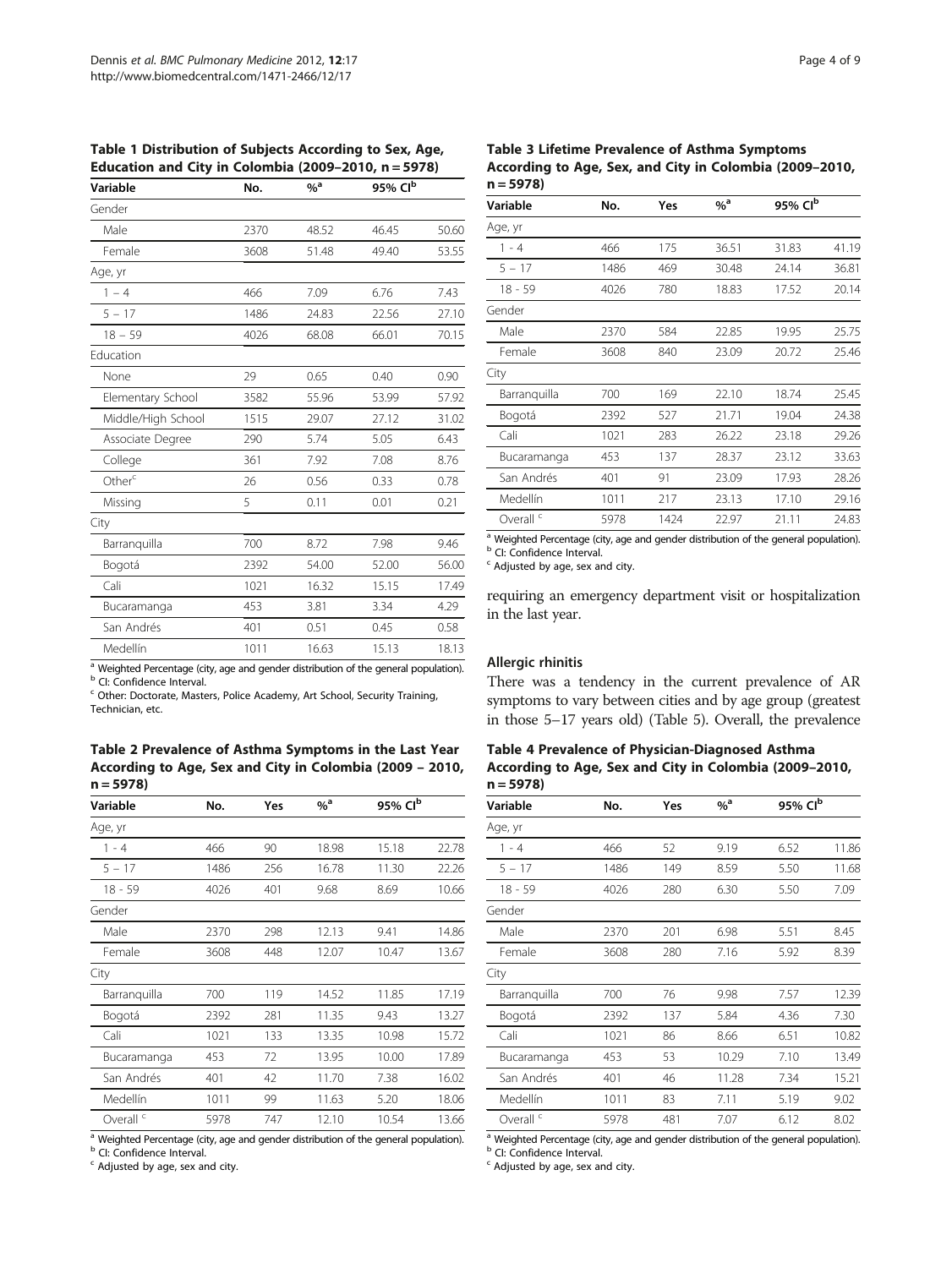<span id="page-4-0"></span>Table 5 Prevalence of Allergic Rhinitis Symptoms in the Last Year According to Age, Sex and City in Colombia  $(2009 - 2010, n = 5978)$ 

| Variable             | No.  | Yes  | $%$ <sup>a</sup> | 95% Clb |       |
|----------------------|------|------|------------------|---------|-------|
| Age, yr              |      |      |                  |         |       |
| $1 - 4$              | 466  | 145  | 30.44            | 25.96   | 34.91 |
| $5 - 17$             | 1486 | 655  | 46.93            | 40.00   | 53.85 |
| $18 - 59$            | 4026 | 1099 | 26.31            | 24.84   | 27.79 |
| Gender               |      |      |                  |         |       |
| Male                 | 2370 | 749  | 31.07            | 27.63   | 34.52 |
| Female               | 3608 | 1150 | 32.34            | 29.52   | 35.16 |
| City                 |      |      |                  |         |       |
| Barranquilla         | 700  | 220  | 28.73            | 24.98   | 32.49 |
| Bogotá               | 2392 | 758  | 32.61            | 29.16   | 36.05 |
| Cali                 | 1021 | 283  | 26.54            | 23.48   | 29.60 |
| Bucaramanga          | 453  | 183  | 39.48            | 33.42   | 45.53 |
| San Andrés           | 401  | 128  | 30.82            | 25.33   | 36.30 |
| Medellín             | 1011 | 327  | 33.77            | 28.11   | 39.42 |
| Overall <sup>c</sup> | 5978 | 1899 | 31.72            | 29.51   | 33.94 |
|                      |      |      |                  |         |       |

<sup>a</sup> Weighted Percentage (city, age and gender distribution of the general population). **b** CI: Confidence Interval.

 $c$  Adjusted by age, sex and city.

was 32% (95% CI, 29.5-33.9). The lifetime accumulated prevalence of AR symptoms was 38% (95% CI, 35.9-40.3). Among subjects reporting AR symptoms in the last year, the prevalence of physician diagnosed AR was 14% (95% CI, 12.4-16.1). The prevalence of allergic rhinoconjunctivitis during the previous year was 20% (95% CI, 19.0-21.0).

#### Atopic eczema

The prevalence of AE symptoms in the last 12 months tended to vary little between cities or by age group, but tended to be larger for females (Table 6). Overall, the prevalence of AE in the last 12 months was 14% (95% CI, 12.5-15.3). The lifetime prevalence of AE symptoms was 24% (95% CI, 21.0-26.3), and the prevalence of physician diagnosed AE was 6% (95% CI, 4.8-6.3). The prevalence of those reporting one or more night awakenings per week in the previous year due to AE symptoms was 13% (95% CI, 9.3-15.9).

# Disease burden

Asthma was clearly the condition that generated the largest amount of out-of-pocket monthly expenditures (reported by 67% of asthmatic subjects). Asthma was also responsible for the highest frequency of reported absenteeism within the last six months from work or school, both for subjects and caregivers (Table 7); the median value of days away from school/work referred by asthma subjects was 4 days and 3 days for caregivers in the previous 6 months due to asthma. The most frequent cause for physician consultations within the past year was due to asthma symptoms (72%; 95% CI, 63.2-80.2).

Table 6 Prevalence of Atopic Eczema Symptoms<sup>c</sup>, in the Last Year According to Age, Sex and City in Colombia  $(2009 - 2010, n = 5978)$ 

| Variable                                                                                                                | No.  | Yes | $%$ <sup>a</sup> | 95% Clb |       |
|-------------------------------------------------------------------------------------------------------------------------|------|-----|------------------|---------|-------|
| Age, yr                                                                                                                 |      |     |                  |         |       |
| $1 - 4$                                                                                                                 | 466  | 102 | 19.53            | 15.76   | 23.30 |
| $5 - 17$                                                                                                                | 1486 | 307 | 18.99            | 14.06   | 23.92 |
| 18 - 59                                                                                                                 | 4026 | 478 | 11.45            | 10.39   | 12.51 |
| Gender                                                                                                                  |      |     |                  |         |       |
| Male                                                                                                                    | 2370 | 334 | 12.39            | 10.64   | 14.14 |
| Female                                                                                                                  | 3608 | 553 | 15.31            | 13.08   | 17.55 |
| City                                                                                                                    |      |     |                  |         |       |
| Barranguilla                                                                                                            | 700  | 85  | 11.02            | 8.42    | 13.62 |
| Bogotá                                                                                                                  | 2392 | 335 | 13.60            | 11.25   | 15.95 |
| Cali                                                                                                                    | 1021 | 151 | 13.50            | 10.97   | 16.03 |
| Bucaramanga                                                                                                             | 453  | 81  | 16.21            | 11.95   | 20.47 |
| San Andrés                                                                                                              | 401  | 59  | 13.69            | 9.89    | 17.49 |
| Medellín                                                                                                                | 1011 | 176 | 16.23            | 13.36   | 19.10 |
| Overall <sup>d</sup><br>للمتعاربون والمستحدث وعلهكم ويتنف والمغيثان وماموسه الروم ومتحر وعنقل ومتحددون المحفوظ المتحارب | 5978 | 887 | 13.89            | 12.45   | 15.33 |

<sup>a</sup> Weighted Percentage (city, age and gender distribution of the general population).<br><sup>b</sup> CI: Confidence Interval.

<sup>c</sup> Itchy rash during the last year affecting at least one of the characteristic places on body.

<sup>d</sup> Adjusted by age, sex and city.

#### Atopy

We were able to collect blood samples from 855 subjects; 399 with asthma symptoms in the last year, and 456 controls. Table [8](#page-5-0) shows that levels of tIgE and sIgE (against Dermatophagoides pteronyssinus and Blomia tropicalis) were higher among cases than controls. Sixty percent of cases and 41% of controls were classified as atopic. Subjects with asthma symptoms and with current

Table 7 Disease Burden Associated with Asthma, Allergic Rhinitis, and Atopic Eczema in Colombia (2009–2010)

| <b>Variables</b>                             | <b>Categories</b> | $%$ <sup>a</sup> | Median <sup>b</sup><br>(IQR <sup>c</sup> ) |
|----------------------------------------------|-------------------|------------------|--------------------------------------------|
| Subjects reporting monthly                   | Asthma            | 67.0             | 39,957 (80,756)                            |
| out-of-pocket expenditures,<br>past 6 months | Allergic Rhinitis | 56.7             | 25,613 (43,098)                            |
|                                              | Atopic Eczema     | 62.8             | 19,765 (47,577)                            |
| Subjects reporting days away                 | Asthma            | 55.7             | 3.98(5.4)                                  |
| from work/school.<br>past 6 months           | Allergic Rhinitis | 32.9             | 2.78(3.5)                                  |
|                                              | Atopic Eczema     | 17.7             | 4.52(5.9)                                  |
| Caregiver's with days away                   | Asthma            | 43.4             | 2.96(5.5)                                  |
| from work/school.<br>past 6 months           | Allergic Rhinitis | 26.8             | 2.29(4.0)                                  |
|                                              | Atopic Eczema     | 13.0             | 4.74 (11.6)                                |
| Subjects reporting physician                 | Asthma            | 71.7             | n/a <sup>d</sup>                           |
| consultations, past 12 months                | Allergic Rhinitis | 60.5             | n/a <sup>d</sup>                           |
|                                              | Atopic Eczema     | 64.1             | n/a <sup>d</sup>                           |

<sup>a</sup> Weighted Percentage of those subjects with disease symptoms in the previous 12 months.

**b** Colombian pesos of 2009.

<sup>c</sup> IQR: Interquartile range.

<sup>d</sup> n/a: not applicable.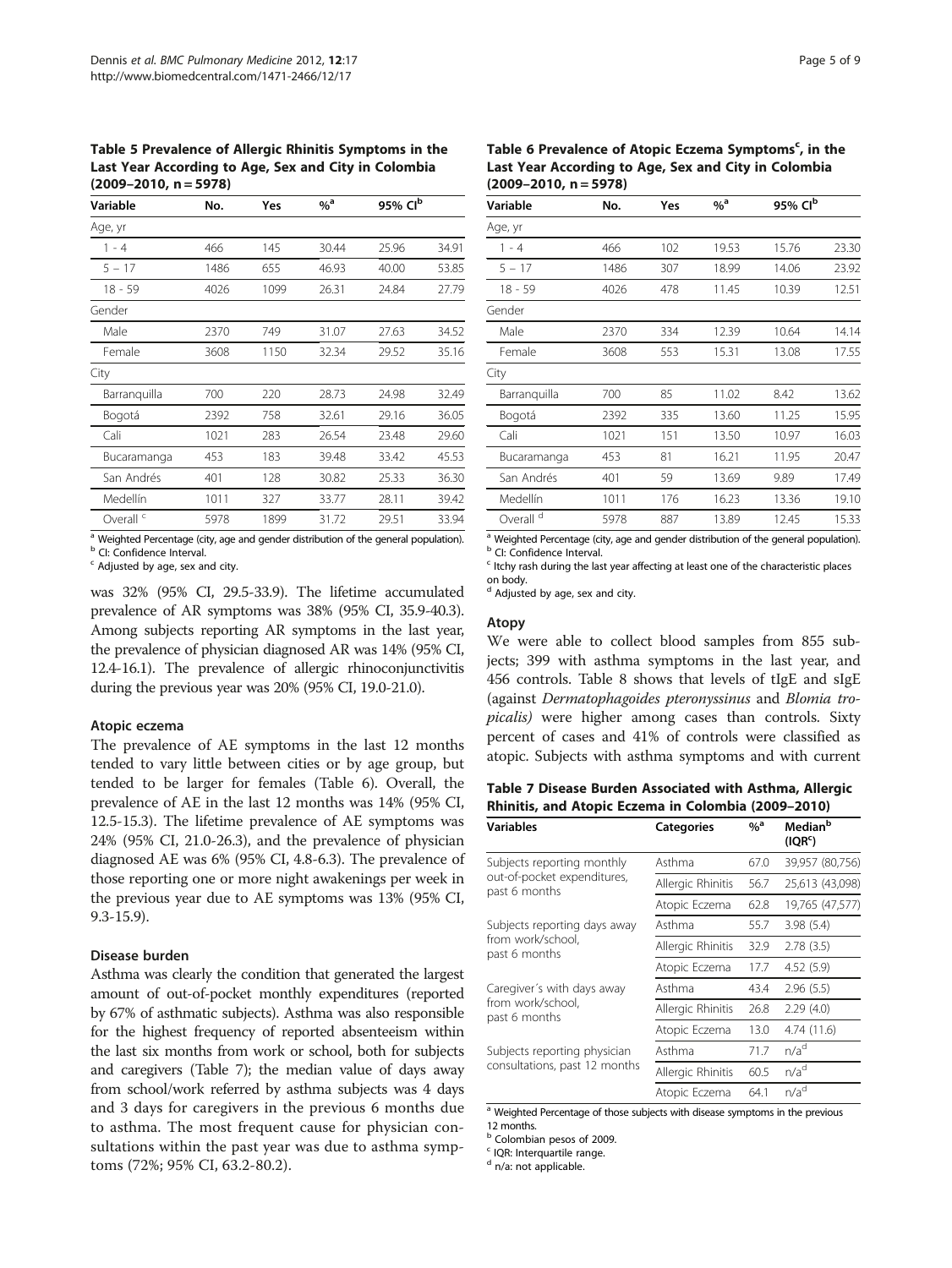<span id="page-5-0"></span>Table 8 Total IgE and Specific IgE Against Blomia tropicalis and Dermatophagoides pteronyssinus Levels by Case or Control Status in Colombia (2009–2010)

| <b>Description</b>                                        | Asthma Cases Controls<br>$n = 399$ | $n = 456$                                | P-value                 |
|-----------------------------------------------------------|------------------------------------|------------------------------------------|-------------------------|
| Total IgE (kU/I), median (IQR <sup>a</sup> )              | 122.0 (340.80)                     | 50.3 (121.00) $\leq 0.0001^{\mathrm{b}}$ |                         |
| Subjects above cutoff <sup>c</sup> , No. (%)              | 212 (53.13%)                       | 149 (32.68%)                             | $< 0.0001$ <sup>d</sup> |
| Specific IgE BT (kUA/l),<br>median (IQR <sup>a</sup> )    | 0.1(4.11)                          | 0.01(0.15)                               | $< 0.0001^{\rm b}$      |
| Subjects above cutoff <sup>e</sup> , No. (%) 164 (41.10%) |                                    | 89 (19.52%)                              | $< 0.0001$ <sup>d</sup> |
| Specific IgE DP (kUA/I),<br>median (IQR <sup>a</sup> )    | 0.15(12.48)                        | 0.03(0.14)                               | $< 0.0001^{\rm b}$      |
| Subjects above cutoff <sup>e</sup> , No. (%) 184 (46.12%) |                                    | 95 (20.83%)                              | < 0.0001 <sup>a</sup>   |
| <sup>a</sup> IQR: Interguartile range.                    |                                    |                                          |                         |

<sup>b</sup> Wilcoxon rank-sum test. <sup>c</sup> Cutoff level: Total IgE 100 kU/l.

<sup>d</sup> Chi-square test.

<sup>e</sup> Cutoff level: Specific IgE 0.35 kUA/l.

symptoms of AR and AE had a prevalence of atopy of 63% (95%CI: 53%-72.5%).

#### **Discussion**

This cross-sectional study describes the prevalence of asthma, AR and AE symptoms in six Colombian cities, as well as their severity and burden. It provides as well the prevalence of atopy in asthmatic subjects, and in subjects without these conditions. The study is important because it is able to provide this information in subjects between 1 and 59 years of age. Additionally, this study is uniquely poised to generate vital surveillance information in Colombia, and increases the understanding of the public health burden due to these conditions in developing countries.

The current study used the same questions as the ISAAC initiative worldwide, and was conducted in the same cities in Colombia as a previous study from the same research group eleven years ago [\[17](#page-7-0)]. However, differences in age groups, methods and in data analysis, as well as in allergens used for sIgE, preclude a formal comparison between the two surveys, or with others conducted previously in Colombia and abroad. Thus, contrasts discussed here can only suggest potential tendencies over time. Our study suggests that the prevalence of symptoms of all three conditions is increasing in Colombia. This tendency towards an increase is similar to that found in ISAAC studies over an average of 8 years in the region; for the 13–14 age group, Latin America was one of the few regions in the world (with Africa) that had more centres increasing prevalence of all three diseases simultaneously [[4](#page-7-0)]. The wide variations observed in this study in the prevalence of the three conditions, as well as those observed between cities and for the different age groups, have been found previously elsewhere [\[24\]](#page-7-0), as well as for Latin American countries [[25](#page-7-0)]. These differences

suggest that local factors may dramatically alter the prevalence of these conditions, and they can include a wide number of both genetic and environmental characteristics acting simultaneously and synergistically. The study by Mallol et al [\[25\]](#page-7-0) that included three cities in Colombia (Bogota, Cali, Barranquilla), did not find a positive associations between asthma and the socioeconomic variables studied (latitude, altitude, national gross income, poverty). The Isaac III study in Bogota, however, found that asthma symptoms were correlated with the presence of a cat in the home, higher maternal education, watching televison 1 to 2 hours per day, and the use of acetaminophen and antibiotics in the last year [\[18\]](#page-7-0). In that same study, rhinoconjunctivitis symptoms were associated with previous acetaminophen and antibiotic use, and higher maternal education and cesarean birth [[26](#page-7-0)]. Additional risk factors in Latin America have also been postulated and described in detail by Cooper et al elsewhere [\[27,28](#page-7-0)].

The prevalence of current asthma symptoms (12%) seems to have increased in Colombia with respect to results obtained 11 years ago (10%) [\[16\]](#page-7-0). The age group where asthma symptoms where most frequent in both surveys is the 1–4 year old group. It is likely that some of these symptoms correspond to wheezing episodes associated with respiratory viral infections early in life [[29\]](#page-7-0); recent evidence, however, also suggest that bronchial obstruction during acute respiratory infection in childhood is clearly associated with subsequent asthma, especially among school-aged children at risk for repeated asthma exacerbations [\[30](#page-7-0)], making it relevant to quantify and to include in epidemiological studies. In the current survey we found an increase in current asthma symptoms for those subjects 5–17 years of age. In the ISAAC I-III 13–14 age group, similar increases were found in Latin America for Mexico, Costa Rica, Panama, Chile, and Argentina [[4\]](#page-7-0).

Disease severity for asthma remains high when compared with results 11 years ago. This may be due to under-diagnosis of asthma; in both surveys, the frequency of physician diagnosis is very low when compared to symptom-based prevalence, especially for subjects below age 18 years of age, suggesting limited access to specialized health care in these age groups. Suboptimal asthma control can be another explanation for persistent disease severity, due to lack of general physician awareness on current guidelines on effective treatment strategies for asthma [[31,32\]](#page-7-0). Disease burden to the patient and the caregiver was important in our study, with more of 60% of asthma patients reporting out-of-pocket expenses. Inappropriate ambulatory care of subjects with asthma can also be associated with increased hospitalization due to exacerbations; asthma is an ambulatory care sensitive condition where the need for hospitalization can be a marker of inappropriate health care [\[33\]](#page-7-0). Additionally, the mean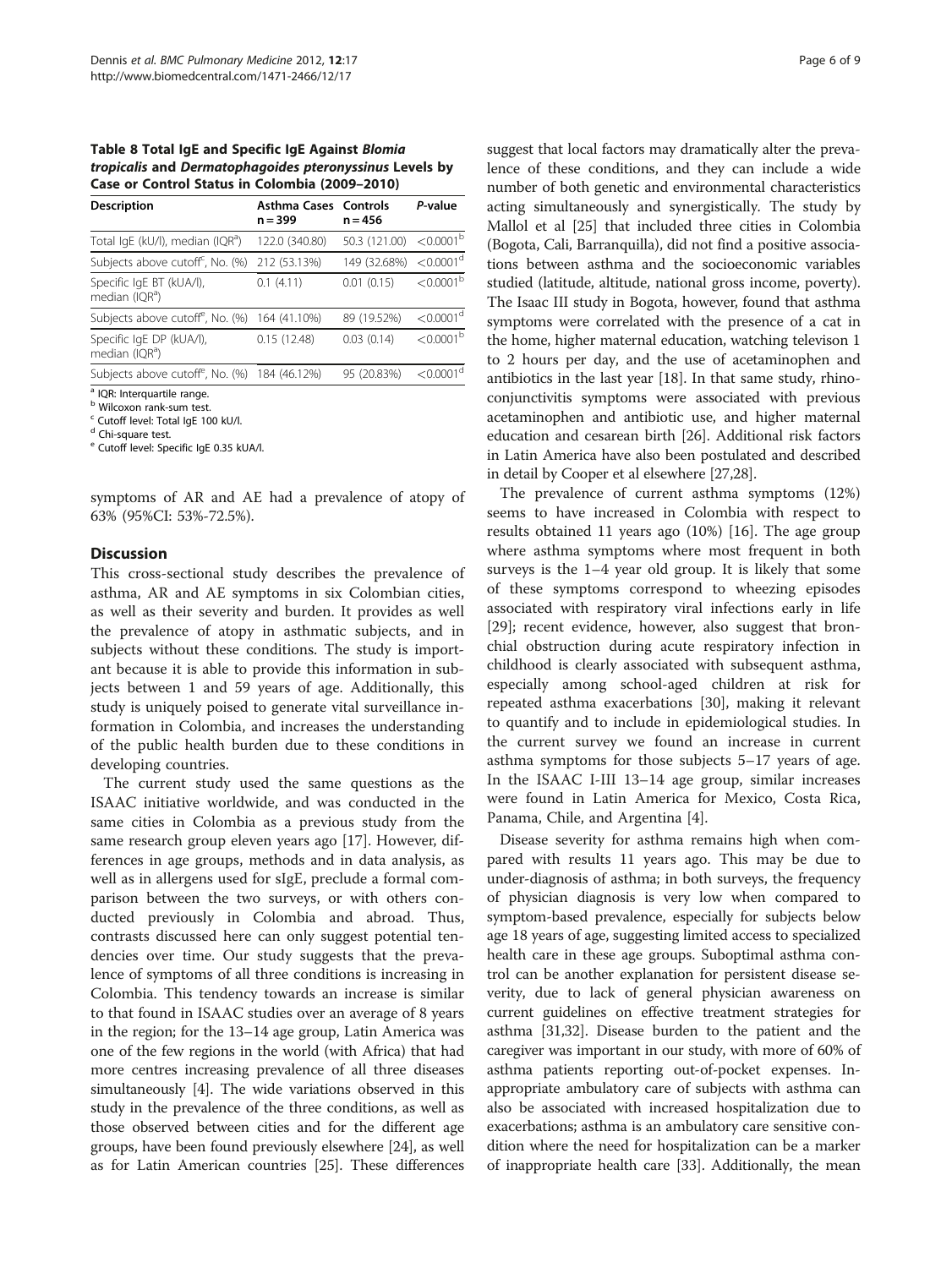number of days lost from work or school is our study is consistent with moderate persistent asthma, a stage of severity associated with substantial health care costs and hospitalizations in previous studies in the literature [[34,35\]](#page-7-0).

While the presence of asthma independent of increased IgE levels is not uncommon [\[36\]](#page-7-0), the majority (60%) of subjects with asthma symptoms in the past year met the criteria for atopy in our study. This is lower than the frequency obtained in the previous study in 1999 (76%), but still high. The frequency of atopy may vary between regions and countries, which is expected because it depends on environmental and genetic factors [\[37\]](#page-7-0). There were statistically significant differences in atopy between cases and a control group in our study. In our population, the high frequency of atopy among controls may be explained in part because of exposure to helminths, mainly Ascaris lumbricoides infections, early in life [[38](#page-7-0)]. Nematode exposure induces specific IgE responses and increases total IgE levels. In the tropics, permanent exposure to mite allergens and parasite infections during childhood may induce sIgE to cross-reacting allergens from mites and Ascaris [\[39,40](#page-8-0)].

The prevalence of AR symptoms also seems to have increased with respect to the previous study (from 23% to 32%) [\[17\]](#page-7-0), but with a modest increase compared to a more recent survey in three Colombian cities that used the same ISAAC methodology during 2002 [\[41\]](#page-8-0). The larger increase in AR symptoms (than that seen for asthma symptoms) is in line with the ISAAC I-III comparisons in Latin America, where more centres had an increase for AR than for asthma [[4](#page-7-0)]. With 28% current prevalence of rhinoconjunctivitis in children 5–17 years old (data not shown), Colombia would be among the countries in the region with the largest prevalence, as detected by ISAAC methodology [\[4,6](#page-7-0)[,41\]](#page-8-0). Similarly, the prevalence of AE symptoms (14%) increased markedly in comparison to results obtained 11 years ago (4%). The current prevalence of AE symptoms has increased as well when compared with results obtained for Colombia during 2002 in the 6–7 and 13–14 year old population [\[5](#page-7-0)].

Our study has limitations. First, results may not be extrapolated to children not attending school or living in rural dwellings in Colombia. Second, the communitybased strategy was not random and selection bias is possible if subjects willing to participate were also more likely to have one of the conditions under study, biasing results towards higher disease prevalence. While we do not have information on non-participants to evaluate this possibility, we used a systematic approach to select eligible and consenting neighboring households, and subjects within households were randomly selected. Third, our choice of controls to assess differences in atopy (excluding those with allergic rhinitis and atopic eczema) can be

questioned; while such exclusions may have biased the prevalence of atopy in the control group below that in the source population of cases, we believe that exclusion of these two conditions provide a better estimate of the prevalence of atopy in the population sampled. Fourth, given that we used two allergens to diagnose atopy by sIgE (extracts from D. pteronyssinus and B. tropicalis), it is possible that the effects of cross reacting antibodies were more relevant. Differences of allergen sensitization between patients and controls could have been greater if we had included other allergens of interest, such as *Dermato*phagoides farinae, but financial limitations and the population-based design precluded this.

# Conclusions

Our results show that in contrast to more affluent countries [\[42-44](#page-8-0)], these allergic conditions are a significant problem in urban cities in Colombia, that severity of asthma is substantial, and that levels of atopy are highly associated with asthma symptoms. Since the allergic component of asthma seems to be important, consideration should be given to its evaluation during diagnosis. Additionally, results of this work support the increasing evidence that the prevalence of asthma and other allergic diseases in Latin America is high [\[26](#page-7-0)], even though the climate and hygiene conditions are different than those of industrialized countries. Future research in the field should look for common risk factors acting at different times in developed and developing countries.

#### Competing interests

All authors declare that they have no competing interests.

#### Acknowledgements

This work was made possible by funding from Colciencias grant 540–2008, and by unrestricted research grants from MSD, Astra-Zeneca, GlaxoSmithKline, and Sanofi-Aventis. Dr Pérez was supported by a research supplement [Grant 3R37CA057030-20S1] from NCI during the conduction of this study and by the Michael & Susan Dell Foundation [Grant 8075] during the writing of this manuscript. Neither Colciencias nor any of the other sponsors had any role in the conception, design, analysis, interpretation of data, drafting the article or approving the final manuscript version to be published.

We are indebted to Angelica Prieto and Cristina Venegas for their unstinting work in many of the study procedures, to Laura Bellamy for data analysis assistance, to all schools principals, teachers, parents and subjects for donating their time for this study, and to Hector Restrepo, Epidemiologist, for his work in data base creation, management, and analysis. We also thank Alberto Jurado and Alba Y. Díaz for data collection and randomization.

#### Author details

<sup>1</sup> Research Department, Fundación Cardioinfantil - Instituto de Cardiología Carrera 13 B Nº 163-85. Torre A, tercer piso, Bogota, Colombia. <sup>2</sup>Institute for Immunological Research, University of Cartagena, 6 No. 36-100, Cartagena, Colombia.<sup>3</sup> Fundación Santa Fe de Bogotá, Avenida 9 Nº 117-120, second floor, Bogotá, Colombia. <sup>4</sup>Department of Clinical Epidemiology and Biostatistics, School of Medicine. Pontificia Universidad Javeriana, Carrera 7 N° 40-62, second floor, Bogotá, Colombia. <sup>5</sup>The University of Texas Health Science Center at Houston, School of Public Health, Division of Biostatistics, 1616 Guadalupe Street Suite 6.300, Austin, TX 78701, USA. <sup>6</sup>Michael & Susan Dell Center for Healthy Living, 1616 Guadalupe Street Suite 6.300, Austin, TX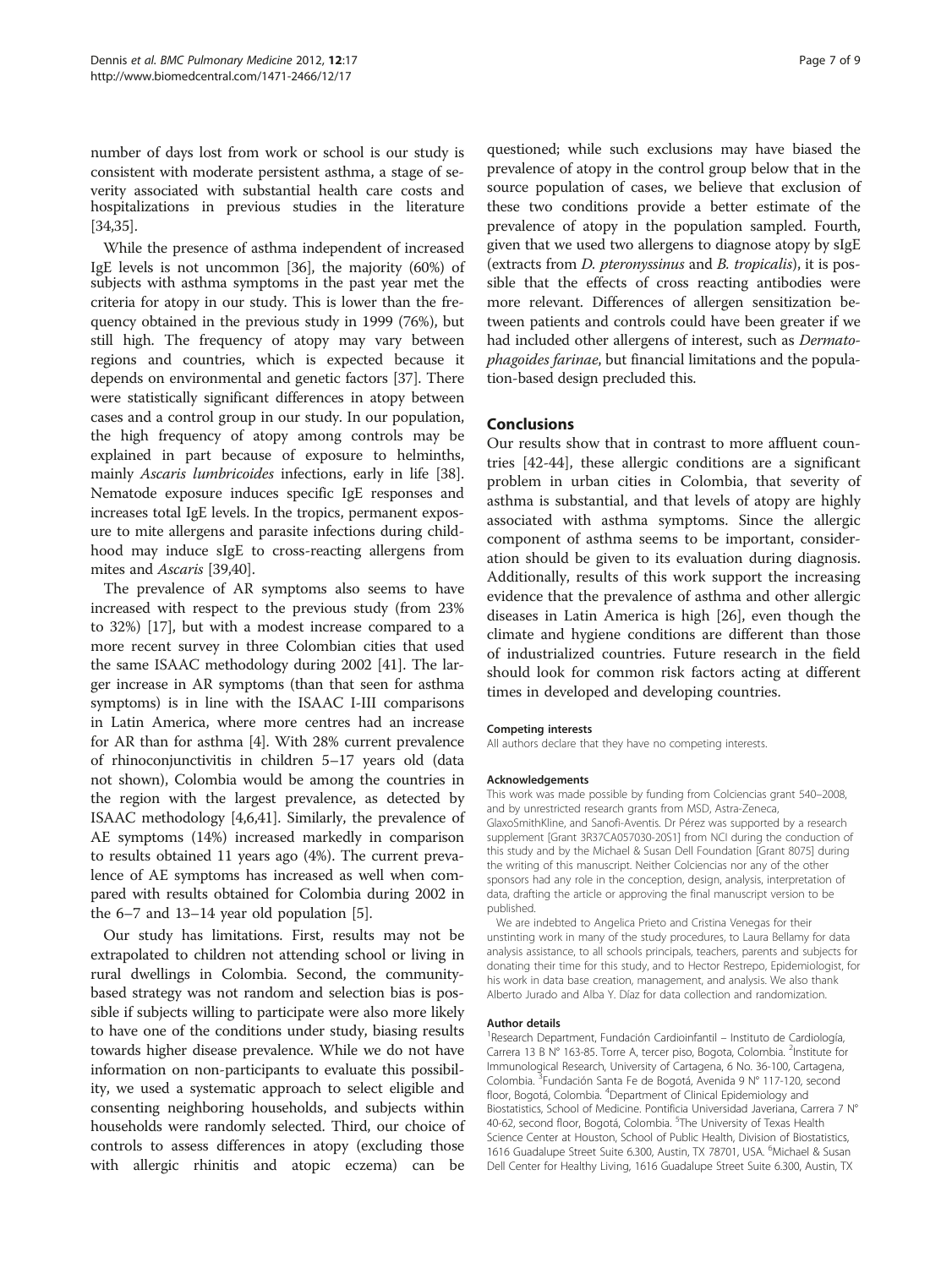<span id="page-7-0"></span>78701, USA. <sup>7</sup> Pediatrics Department, Universidad El Bosque, Carrera 7 B Bis No. 132 – 11, Bogotá, Colombia.

#### Authors' contributions

RJD conceived the study and had primary responsibility for design, overall planning, interpretation, and drafted the manuscript. LC participated in the conception, design, interpretation, analysis of data, and drafting the manuscript. EG participated in the conception, design, interpretation, analysis of data, and revised the manuscript. MXR participated in the design, analysis of data and drafting the manuscript. MAR participated in the design of the study, helped with planning data collection, performed the statistical analysis and revised the manuscript. AP participated in the design of the study, overall planning of data collection, helped with statistical analysis and drafting the manuscript. GA participated in the design, interpretation and analysis of data, and revised the manuscript. AP participated in the design, interpretation of data and helped revise the manuscript. AM B participated in the design, coordinated data collection, helped with interpretation and data analysis and revised the manuscript. VA participated in data analysis, laboratory assays, participated in the interpretation of data and revising of the manuscript. SJ participated in data analysis, laboratory assays, the interpretation of data and revising of the manuscript. All authors read and approved the final manuscript.

#### Received: 10 June 2011 Accepted: 2 May 2012 Published: 2 May 2012

#### References

- 1. Eder W, Ege MJ, von Mutius E: The asthma epidemic. N Engl J Med 2006. 355:2226–2235.
- Lawson JA, Senthilselvan A: Asthma epidemiology: has the crisis passed? Curr Opin Pulm Med 2004, 11:79–84.
- 3. Von Hertzen L, Haahtela T: Signs of reversing trends in the prevalence of asthma. Allergy 2005, 60:283–292.
- 4. Asher MI, Montefort S, Bjorksten B, Lai CK, Strachan DP, Weiland SK, Williams H, ISAAC Phase Three Study Group: Worldwide time trends in the prevalence of symptoms of Asthma, Rhinoconjuctivitis, and eczema in childhood. Lancet 2006, 368:733–743.
- Odhiambo JA, Williams HC, Clayton TO, Robertson CF, Asher MI: Global variations in prevalence of eczema symptoms in children from ISAAC phase three. J Allergy Clin Inmunol 2009, 124:1251-1258.
- Ait-Khaled N, Pearce N, Anderson HR, Ellwood P, Montefort S, Shah J: Global map of the prevalence of symptoms of rhinoconjunctivitis in children: the international study of asthma and allergies in childhood (ISAAC) phase three. Allergy 2009, 64:123-148.
- 7. Ford ES: The epidemiology of obesity and asthma. J Allergy Clin Inmunol 2005, 115:897–909.
- 8. Thompson CC, Clark S, Camargo CA: BMI and asthma severity among adults presenting to the emergency department. Chest 2003, 124:795–802.
- Ellwood P, Asher MI, Bjorksten B, Burr M, Pearce N, Robertson CF: Diet and asthma, allergic rhinoconjunctivitis and atopic eczema symptom prevalence: an ecological analysis of the International Study of Asthma and Allergies in Childhood (ISAAC) data. ISAAC Phase One Study Group. Eur Respir J 2001, 17:436–443.
- 10. Devereux G, Seaton A: Diet as a risk factor for atopy and asthma. J Allergy Clin Immunol 2005, 115:1109–1117.
- 11. Stewart AW, Mitchell EA, Pearce N, Strachan DP, Weilandon SK: The relationship of per capita gross national product to the prevalence of symptoms of asthma and other atopic diseases in children (ISAAC). Int J Epidemiol 2001, 30:173–179.
- 12. Wickens K, Pearce N, Crane J, Beasley R: Antibiotic use in early childhood and the development of asthma. Clin Exp Allergy 1999, 29:766-771.
- 13. Newson RB, Shaheen SO, Chinn S, Burney PG: Paracetamol sales and atopic disease in children and adults: an ecological analysis. Eur Respir J 2000, 16:817–823.
- 14. Solé D, Wandalsen G, Camelo-Nunes IC, Naspitz CK: Prevalence of symptoms of asthma, rhinitis and atopic eczema among Brazilian children and adolescents identified by the international study of asthma and allergies in childhood (ISAAC)-phase III. J Pediatr (Rio J) 2006, 82:341–346.
- 15. McCarthy M: Researchers call for more research into Asthma in Latinamerica. Lancet 2003, 361:1797.
- 16. WHO/PAHO. Health indicators, Andean Region: [http: //ais.paho.org/ phip/viz /](http: //ais.paho.org/ phip/viz /Indicadoresdesalud_regionandina_esp.asp) [Indicadoresdesalud\\_regionandina\\_esp.asp.](http: //ais.paho.org/ phip/viz /Indicadoresdesalud_regionandina_esp.asp) Accessed March 11, 2012.
- 17. Dennis R, Caraballo L, García E, Aristizabal G, Córdoba H, Rodriguez MN, Rojas MX, Orduz C, Cardona R, Blanco A, Egea E, Verbel C, Cala LL: Asthma and other allergic conditions in Colombia: a study in 6 cities. Ann Allergy Asthma Immunol 2004, 93:568–574.
- 18. Garcia E, Aristizabal G, Vasquez C, Rodriguez-Martinez CE, Sarmiento OL, Satizabal Cl: Prevalence of and Factors Associated with Current Asthma Symptoms in School Children aged 6–7 and 13–14 years old in Bogota, Colombia. Pediatr Allergy Immunol 2008, 19:307–314.
- 19. Rodriguez C, Sossa M, Goss CH: Factors associated with severe disease in a population of asthmatic children in Bogotá, Colombia. J Asthma 2008, 45:141–147.
- 20. Investigación de educación formal. DANE. Departamento administrativo nacional de estadística [[http://www.dane.gov.co/index.php?](http://www.dane.gov.co/index.php?option=com_content&task=category§ionid=47&id=79&Itemid=261) [option=com\\_content&task=category&sectionid=47&id=79&Itemid=261\]](http://www.dane.gov.co/index.php?option=com_content&task=category§ionid=47&id=79&Itemid=261), Accessed March 26, 2009.
- 21. Särndal, C. E., Swensson, B., & Wretman, J: Introduction to more complex estimation problems. In Model Assisted Survey Sampling. New York, PA: Springer-Verlag; 1992:172–190.
- 22. Asher MI, Keil U, Anderson HR, Beasley R, Crane J, Martinez F, Mitchell EA, Pearce N, Sibbald B, Stewart AW, Strachan D, Weiland SK, Williams HC: International study of asthma and allergies in childhood (ISAAC): rationale and methods. Eur Resp J 1995, 8:483-491.
- 23. Woodruff RSA: simple method for approximating the variance of a complicated estimate. J Am Stat Assoc 1971, 66:411–414.
- 24. Subbarao P, Mandhane PJ, Sears MR: Asthma: epidemiology, etiology and risk factors. CMAJ 2009, 181:181–190.
- 25. Mallol J, Solé D, Baeza-Bacab M, Aguirre-Camposano V, Soto-Quiros M, Baena-Cagnani C: Regional variation in asthma symptom prevalence in Latinamerican children. J Asthma 2010, 47:644–650.
- 26. Peñaranda A, Aristizabal G, García E, Vásquez C, Rodríguez-Martinez CE. Rhinoconjunctivitis prevalence and associated factors in school children aged 6-7 and 13-14 years old in Bogota, Colombia. Int J Pediatr Otorhinolaryngol. 2012, Jan 31.[E-publication ahead of print]
- 27. Cooper PJ, Chico ME, Rodrigues LC, Strachan DP, Anderson HR, Rodrigez EA, Gaus DP: Risk factors for atopy among school children in a rural area of Latin America. Clin Exp Allergy 2004, 34:845-852.
- 28. Cooper PJ, Rodrigues LC, Cruz AA, Barreto ML: Asthma in Latin America: a public health challenge and research opportunity. Allergy 2009, 64:5-17.
- 29. Caudri G, Wijga A, Schipper MA, Hoekstra M, Postma D, Koppelman G: Predicting the long term prognosis of children with symptoms suggestive of asthma at pre-school age. J Allergy Clin Inmunol 2009, 124:903–910.
- 30. Martinez FD: The connection between early life wheezing and subsequent asthma: The viral march. Allergol Immunopathol (Madr). 2009,  $37.249 - 251$
- 31. Neffens H, Fritscher C, Schacht FC, Chiarella P, Soriano JB, Mechali D: Asthma control in Latin America: the asthma insights and reality in Latin America (AIRLA) survey. Rev Panam Salud Publica 2005, 17:191–197.
- 32. Rabe KF, Adachi M, Lai CKW, Soriano JB, Vermeire PA, Weiss KB, Weiss ST: Worldwide severity and control of asthma in children and adults. J Allergy Clin Inmunol 2004, 114:40–47.
- 33. Caminal J, Starfield B, Sanchez E, Casanova C, Morales M: The role of primary care in preventing ambulatory care sensitive conditions. Eur J Public Health 2004, 14:246–251.
- 34. Godard P, Chanez P, Siraudin P, Nicoloyannis N, Guru G: Costs of asthma are correlated with severity: a 1 year prospective study. Eur Respir J 2002, 19:61-67.
- 35. Fuhlbrigge AL, Adams RJ, Guibert TW, Grant E: The burden of asthma in the United States. Am J Respir Crit Care Med 2002, 166:1044-1049.
- Gergen PJ, Arbes SJ, Calatroni A, Mitchell HE, Zeldin DC: Total IgE levels and asthma prevalence in the US population. J Allergy Clin Inmunol 2009, 124:447–453.
- 37. Weynmayr G, Weiland SK, Bjorksten B, Brunekreef B, Buchele G, Cookson WO, García-Marcos L, Gotua M, Gratziou C, van Hage M, von Mutius E, Riikjarv MA, Rzehak P, Stein RT, Strachan DP, Tsanakas J, Wickens K, Won GW, ISAAC Phase Two Study Group: Atopic sensitization and the international variation of asthma symptom prevalence in children. Am J Respir Crit Care Med 2007, 176:565–574.
- 38. Acevedo N, Erler A, Briza P, Puccio F, Ferreira F, Caraballo L: Allergenicity of Ascaris lumbricoides tropomyosin and IgE sensitization among asthmatic